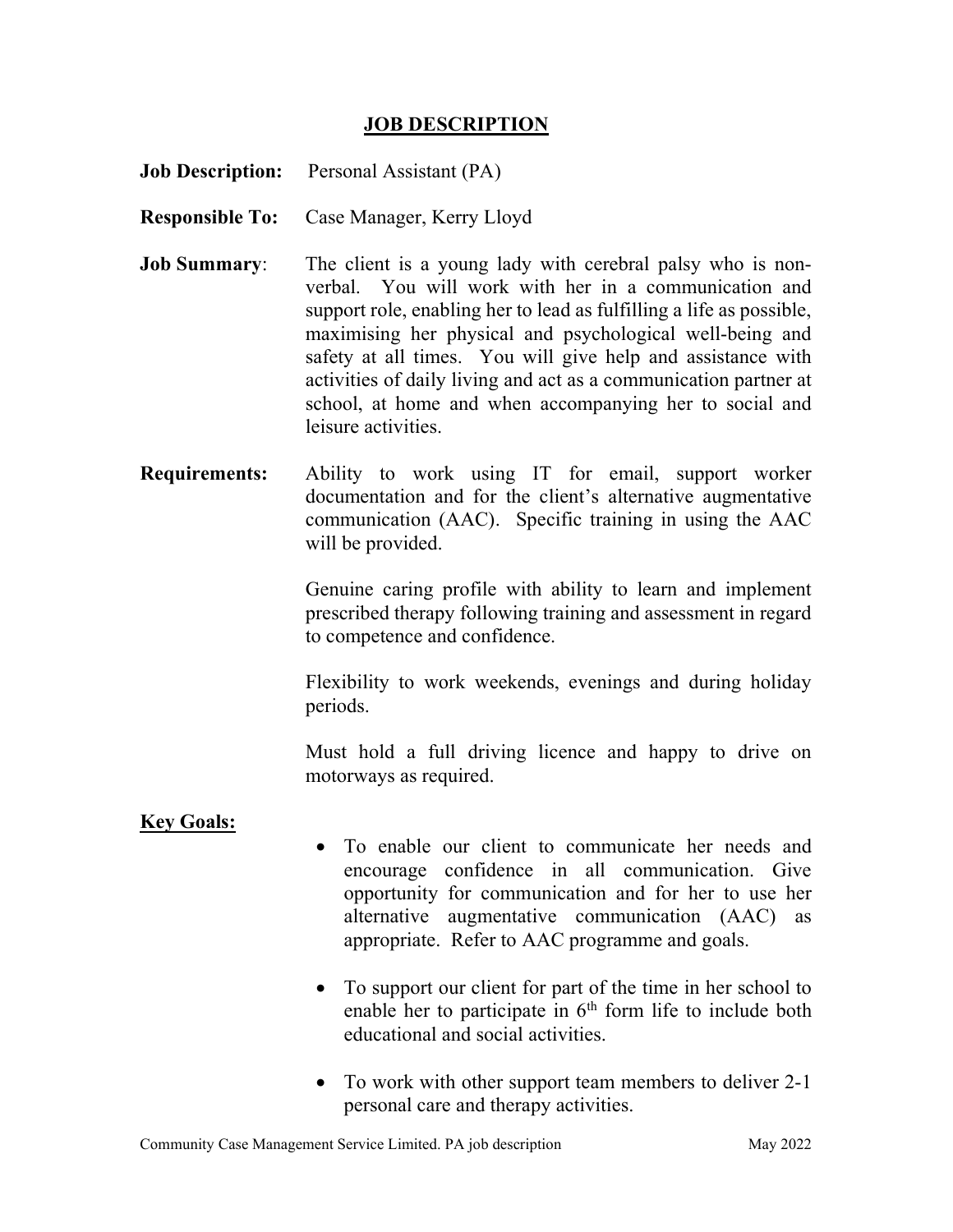- To escort her to school when required, and for outings, and to drive her. It is a requirement that you are able to drive and hold a valid licence at all times.
- To work on a physiotherapy programme under the supervision and guidance of a neuro physiotherapist. Refer to physio programme and goals.
- To work on an occupational therapist programme under their guidance to increase both physical and psychological functional ability and using appropriate aids and equipment as taught as apart of daily routines having been assessed as being confident and competent. Refer to OT manual handling plan and wheelchair/postural seating plan.
- To accompany our client on holidays from time to time, including those taken with her family.
- Respect the need for confidentiality when the client or their family speak/communicate on matters of a private and personal nature.
- Enable the client to make choices and decisions whenever possible.
- Read and keep updated with all CCMS policies and procedures

## Aids to Daily Living:

- Help to keep her specialist equipment, such as her wheelchair in good working order and report any faults or breakages.
- To assist with two to one personal care, including taking her to the toilet, showering and dressing.
- Take our client shopping and on outings and other social activities as required.